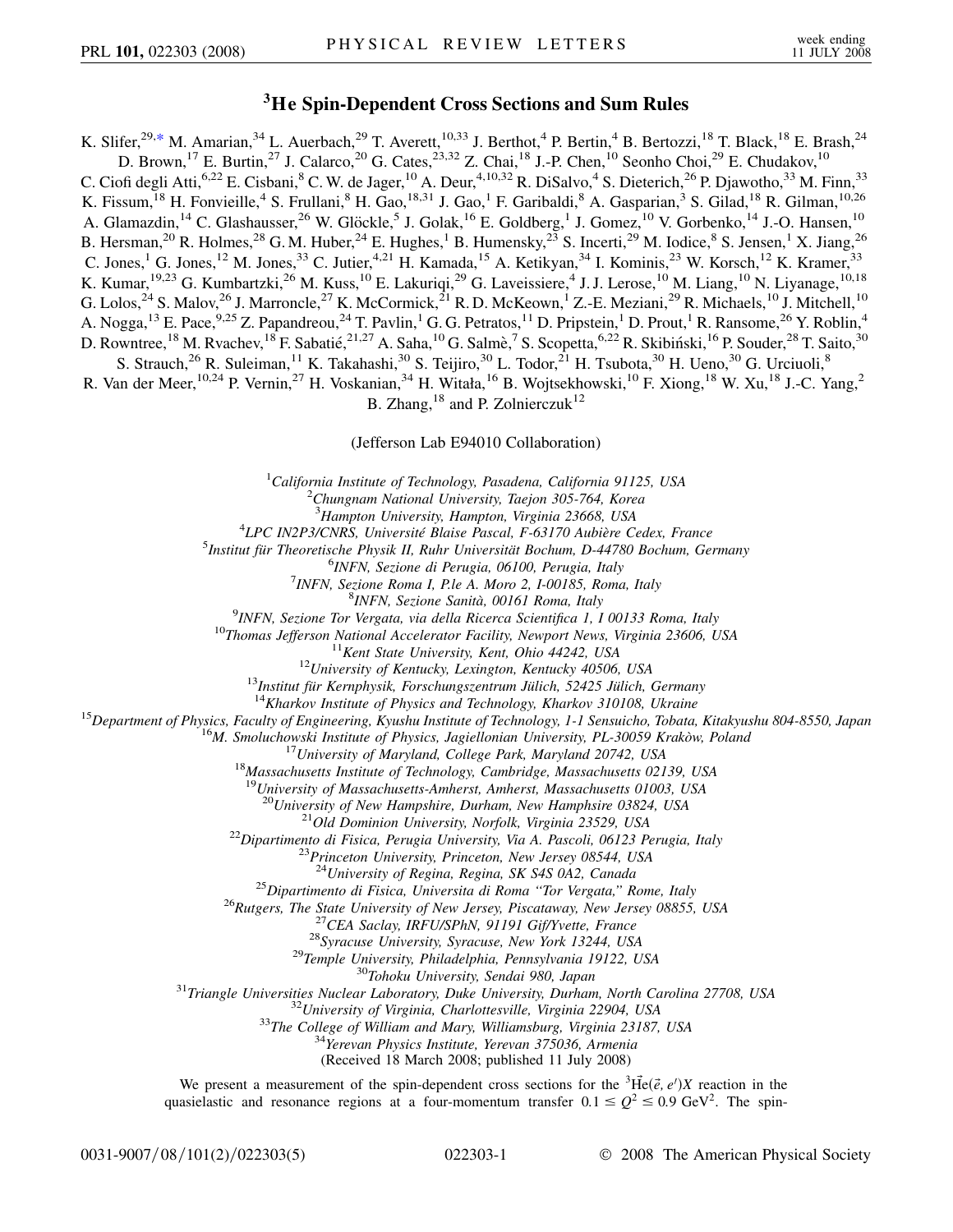structure functions have been extracted and used to evaluate the nuclear Burkhardt-Cottingham and extended Gerasimov-Drell-Hearn sum rules for the first time. The data are also compared to an impulse approximation calculation and an exact three-body Faddeev calculation in the quasielastic region.

DOI: [10.1103/PhysRevLett.101.022303](http://dx.doi.org/10.1103/PhysRevLett.101.022303) PACS numbers: 25.30.Rw, 11.55.Hx, 13.60.Hb, 24.70.+s

In recent years, a large amount of high-quality spindependent data has become available from a new generation of inclusive electron scattering experiments [\[1\]](#page-4-1). These data enable a deeper understanding of the theory of strong interactions, quantum chromodynamics (QCD), via tests of fundamental sum rule predictions. These predictions are typically derived from an effective theory or perturbative expansion of QCD, with the choice of appropriate implementation depending on the four-momentum transfer  $Q^2$  of the interaction. At low  $Q^2$ , an effective approach known as chiral perturbation theory  $[2]$  $[2]$  ( $\chi$ PT) has been tested by several recent spin-dependent measurements in the simplest systems  $[3-8]$  $[3-8]$  $[3-8]$ , and larger  $Q^2$  data provide strict tests of future lattice QCD calculations. It is crucially important to evaluate these predictions over a wide range of  $Q^2$  to determine their limitations and range of applicability.

Many famous sum rules have been tested with nucleon data, but the assumptions made in deriving these relations often apply regardless of whether the target is a nucleon or a nucleus. For example, the Gerasimov-Drell-Hearn (GDH) sum rule [[9](#page-4-5)] for a target of spin S, mass *M*, and anomalous magnetic moment  $\kappa$  reads

<span id="page-1-0"></span>
$$
\int_{\nu_{\text{th}}}^{\infty} \frac{\sigma_{\text{A}}(\nu) - \sigma_{\text{P}}(\nu)}{\nu} d\nu = -4\pi^2 \mathcal{S} \alpha \left(\frac{\kappa}{M}\right)^2. \tag{1}
$$

Here  $\sigma_A(\sigma_P)$  represents the cross section for absorption of a real photon  $(Q^2 = 0)$  of energy  $\nu$  which is polarized antiparallel (parallel) to the target spin, and  $\alpha$  is the finestructure constant. The inelastic threshold is signified by  $\nu_{\text{th}}$ , which is pion production (photodisintegration) for a nucleonic (nuclear) target. Because of the  $1/\nu$  weighting, states with lower invariant mass provide the most significant contribution to the sum rule. The GDH predictions for the neutron and <sup>3</sup>He are  $-234$  and  $-496 \mu b$ , respectively. To gauge the relative strength of the nuclear contribution to Eq. [\(1\)](#page-1-0), we divide the  ${}^{3}$ He integral into two excitation energy regions. Region I extends from two-body breakup to the pion production threshold, and region II extends from threshold to  $\infty$ . Polarized <sup>3</sup>He at first order appears as a free polarized neutron due to the spin pairing of the two protons, so the contribution from region II should be approximately  $-234 \mu b$ . Therefore, the contribution from disintegration, which is the only reaction available to real photons in region I, is necessarily quite large in order to satisfy the sum rule prediction for 3He. Similarly, in the case of virtual-photon scattering, Ref. [[10\]](#page-4-6) indicates the growing importance of threshold disintegration at low *Q*<sup>2</sup> for the lightest nuclear systems.

Ji and Osborne [\[11\]](#page-4-7) suggest a generalization of the GDH sum rule based on the relationship between the forward virtual Compton amplitudes  $S_1$  and  $S_2$  and the spindependent structure functions  $g_1$  $g_1$  and  $g_2$ . Since Eq. (1) is derived from the dispersion relation for  $S_1$  at the real photon point, a generalized sum rule can also be constructed from the same relation at nonzero  $Q^2$ . This leads to a set of  $Q^2$ -dependent dispersion relations [\[12\]](#page-4-8) for the spin-structure functions. In particular, the dispersion relation for  $S_1$  leads to the following extension of the GDH sum rule to virtual-photon scattering:

$$
\bar{\Gamma}_1(Q^2) \equiv \int_0^{1-\epsilon} g_1(x, Q^2) dx = \frac{Q^2}{8} \bar{S}_1(0, Q^2). \quad (2)
$$

<span id="page-1-1"></span>The infinitesimal  $\epsilon$  ensures that only inelastic contributions are included, which is indicated by the overbar, and  $x =$  $Q^2/2M\nu$  is the Bjorken scaling variable. However, an alternate extension is often presented [[13](#page-4-9)]:

$$
I(Q2) = \int_{\nu_{th}}^{\infty} \frac{\sigma_A(\nu, Q^2) - \sigma_P(\nu, Q^2)}{\nu} d\nu
$$
  
= 
$$
2 \int_{\nu_{th}}^{\infty} \frac{K}{\nu} \frac{\sigma_{TT}(\nu, Q^2)}{\nu} d\nu,
$$
 (3)

where  $K$  is the virtual-photon flux factor. The spindependent contributions to the inclusive cross section of a spin-1/2 system are contained in  $g_1$  and  $g_2$ , or equivalently the cross sections  $\sigma'_{TT}$  and  $\sigma'_{LT}$ , which are the transverse-transverse and longitudinal-transverse, respectively, cross sections relevant to scattering with the target spin aligned with, or perpendicular to, the direction of the momentum transfer  $\vec{q}$ .

The dispersion relation for  $S_2$  leads [[12](#page-4-8)] to the following superconvergence relation:

$$
\Gamma_2(Q^2) \equiv \int_0^1 g_2(x, Q^2) dx = 0,
$$
 (4)

which is the Burkhardt-Cottingham (BC) sum rule [[14\]](#page-4-10). The derivation of the BC sum rule depends on the convergence of the integral and assumes that  $g_2$  is a well-behaved function [\[15\]](#page-4-11) as  $x \to 0$ .

This Letter details a test of the sum rules described above via an inclusive cross-section measurement in the quasielastic (QE) and resonance regions. The experiment was performed in Hall A [[16](#page-4-12)] of the Thomas Jefferson National Accelerator Facility (JLab). Longitudinally polarized electrons at six incident energies (0.9, 1.7, 2.6, 3.4, 4.3, and 5.1 GeV) were scattered from a high-density polarized 3He target. Longitudinal and transverse target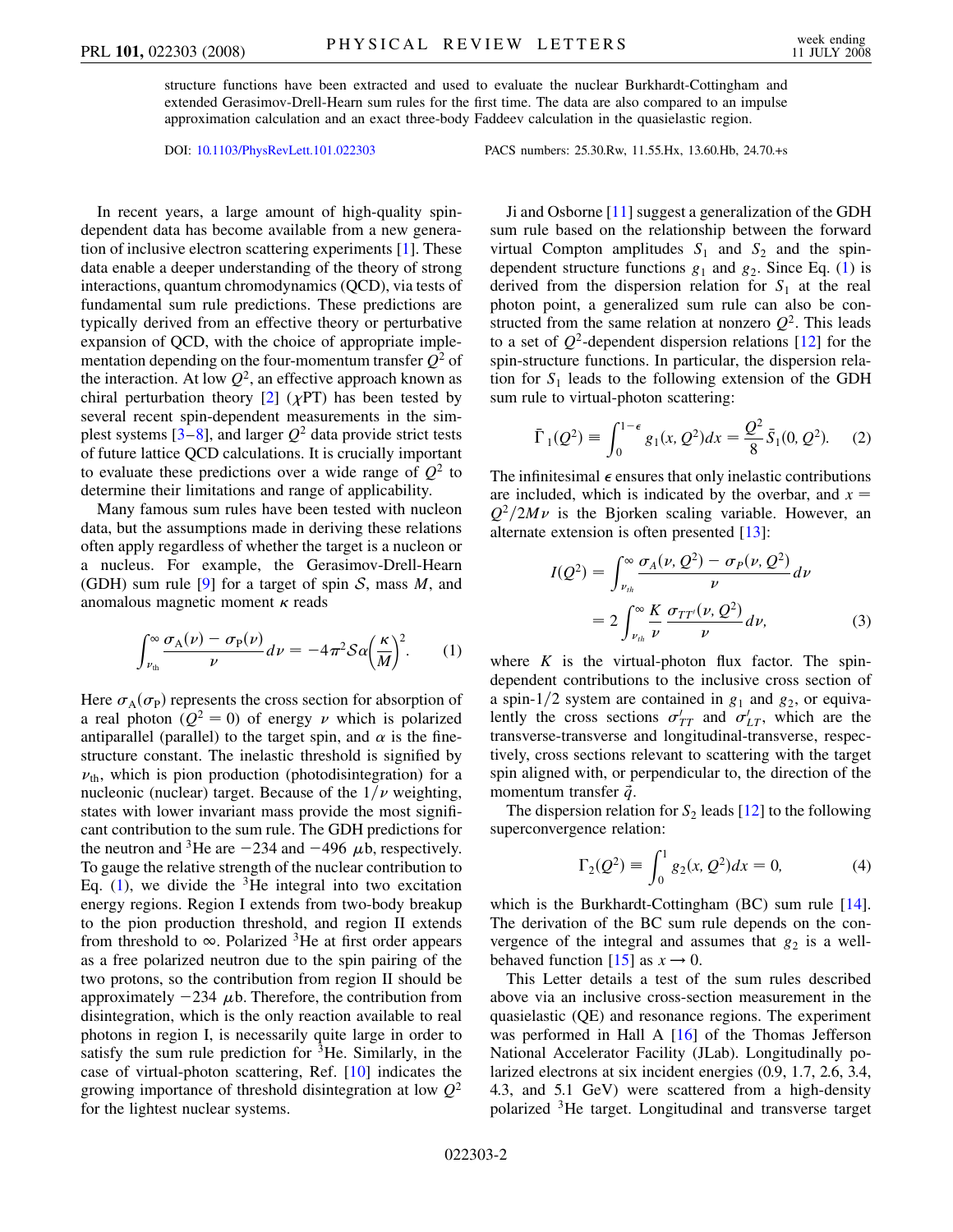polarizations were maintained, allowing a precision determination of both  $g_1^3$ <sup>He</sup> $(x, Q^2)$  and  $g_2^3$ <sup>He</sup> $(x, Q^2)$  or, alternatively,  $\sigma_{TT'}(\nu, Q^2)$  and  $\sigma_{LT'}(\nu, Q^2)$ . Full experimental details can be found in Refs. [[3](#page-4-3),[7,](#page-4-13)[8\]](#page-4-4).

The measured spin-structure functions were interpolated (or extrapolated for a few data points at large  $\nu$ ) to constant  $Q^2$  [[7\]](#page-4-13) from 0.[1](#page-2-0) to 0.9 GeV<sup>2</sup>. Figure 1 displays the first moments of  $g_1^{\text{3He}}$  and  $g_2^{\text{3He}}$ , along with the extended GDH sum  $I(Q^2)$ . In all panels, the circles represent the <sup>3</sup>He data integrated to  $W = 2$  GeV. The invariant mass *W* is defined here in terms of the proton mass:  $W^2 = M_p^2 - Q^2$  +  $2M_p\nu$ . Squares include an estimate (discussed below) of any unmeasured contributions. Statistical uncertainties are shown on the data points, while the systematic uncertainty

<span id="page-2-0"></span>

FIG. 1 (color online). <sup>3</sup>He spin-structure moments. Top:  $\overline{\Gamma}_1(Q^2)$  compared to the PWIA model described in text (dotted-dashed line) and the GDH sum rule slope (solid line). Middle:  $\Gamma_2(Q^2)$  along with the elastic contribution [\[17](#page-4-14)] (solid line) to the moment. Bottom:  $I(Q^2)$  with  $K = \nu$ , compared to the PWIA model.

of the measured (total) integral is represented by the light (dark) band. The absolute cross sections contribute 5% uncertainty, while the beam and target polarization each contribute 4%. The radiative corrections are assigned 20% uncertainty to reflect the variation seen from choosing different initial models for our unfolding procedure. This uncertainty is doubled for the 0.9 GeV incident energy spectra to reflect the lack of lower energy data. A separate contribution to the radiative corrections uncertainty arises from the subtraction of the  ${}^{3}$ He elastic radiative tail, which is significant only for the lowest incident energy. The light band represents the quadratic sum of the above errors including a contribution from interpolation. The full systematic band includes an estimate of the uncertainty of the unmeasured contribution to the integrals. The  $\Gamma_2$  full systematic error includes a 5% uncertainty from the elastic contribution (solid black curve) which was evaluated using previously measured form factors [[17](#page-4-14)].

The total integral of  $\overline{\Gamma}_1$  includes an estimate [[18](#page-4-15)] of the unmeasured region above  $W = 2$  GeV, and the uncertainty arising from this is reflected in the total error band. Reference [[18](#page-4-15)] was shown to be consistent with existing deep inelastic scattering data [[19](#page-4-16)] in our previous publica-tion [[8\]](#page-4-4). The data show some hint of a turnover at low  $Q^2$ , where we have also plotted the slope predicted by Eq. [\(1\)](#page-1-0) for  ${}^{3}$ He. To obtain the dotted-dashed curve, we have summed the MAID model [\[20\]](#page-4-17) proton and neutron predictions using an effective polarization procedure [\[21\]](#page-4-18). To this we add an estimate of the contribution below the pion threshold using the plane-wave impulse approximation (PWIA) model [\[22](#page-4-19)[,23\]](#page-4-20). This model contains contributions for  $W \le 2$  GeV, so it should be compared directly with the open symbols. At large momentum transfer,  $\Gamma_1(Q^2)$  appears to be nearly independent of  $Q^2$ , which would seem to indicate the diminishing importance of higher twist effects, consistent with other recent findings (e.g.,  $[24,25]$  $[24,25]$  $[24,25]$ ) in this kinematic range.

Experimental measurements of  $g_2$  are scarce, and only recently has the BC sum rule been evaluated for the first time. The SLAC E155 Collaboration [\[26\]](#page-4-23) measured  $\Gamma_2$  at  $Q^2 = 5$  GeV<sup>2</sup>. They found the BC sum rule to be satisfied within a large uncertainty for the deuteron, while a violation of almost  $3\sigma$  was found for the more precise proton measurement. In Fig. [1](#page-2-0) (middle), we plot  $\Gamma_2$ . The unmeasured contribution was estimated using the method described in Ref. [[26](#page-4-23)], which assumes the validity of the Wandzura-Wilczek relation [[27](#page-4-24)]. All six data points are consistent with the Burkhardt-Cottingham prediction. Results from this same experiment have been used to test the BC sum rule for the neutron [[8\]](#page-4-4), using only data for which  $W > 1.073$  GeV, and with nuclear corrections applied. It was found that the neutron BC sum rule is satisfied primarily due to the cancellation of the resonance and nucleon elastic contributions. It is interesting to find that for 3He a balance is struck between the positive inelastic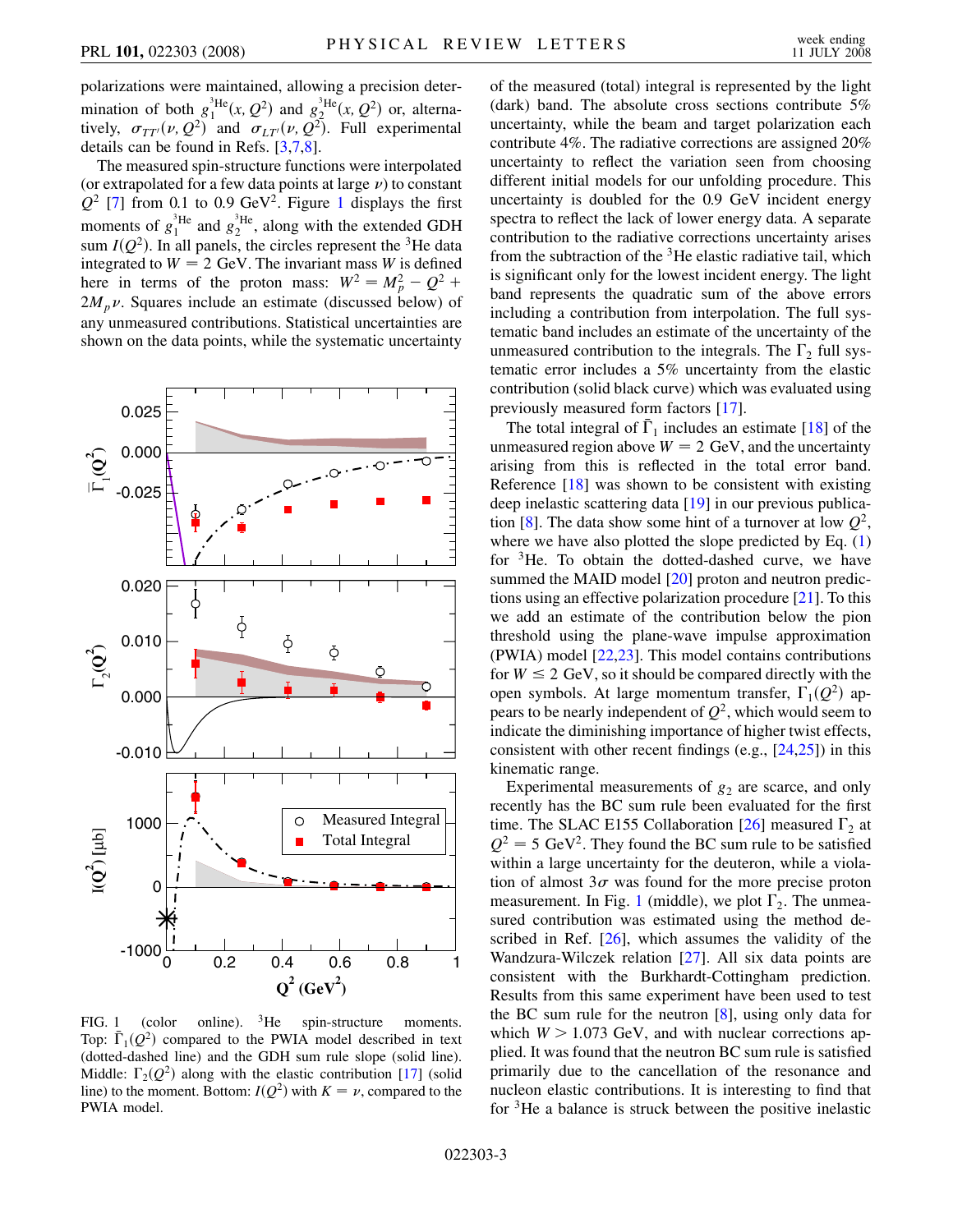contribution above the pion threshold and the negative contribution from the elastic and quasielastic regions, with the elastic becoming important below  $Q^2 \approx$ 0*:*2 GeV2.

Figure [1](#page-2-0) (bottom) displays the extended GDH sum as defined in Eq. ([3](#page-1-1)). We follow the convention  $K = \nu$  for the virtual-photon flux. Accounting for the unmeasured con-tribution [[18](#page-4-15)] has only a minor effect due to the  $1/\nu$ weighting of the integrand. The phenomenological model (dotted-dashed curve) tracks the data well, but the negative sum rule prediction at  $Q^2 = 0$  (black star) stands in contrast to the large positive value of our lowest point. The  ${}^{3}$ He GDH integral is dominated by a positive QE contribution which largely outweighs the negative contribution of the resonances. Assuming the continuity of the integrand as  $Q^2 \rightarrow 0$ , as in the nucleonic case [\[28\]](#page-4-25), our results indicate the necessity of a dramatic turnover in  $I(Q^2)$  at very low  $Q<sup>2</sup>$ . The only possible reaction channel available to accommodate such a turnover is electrodisintegration at threshold. Indeed, our  $\sigma'_{TT}$  data [[29](#page-4-26)] show an indication of a growing negative contribution to the sum in the threshold region as *Q*<sup>2</sup> approaches zero. A recently completed experiment [[30](#page-4-27)] may shed light on this behavior.

We focus now on the quasielastic region, where  ${}^{3}$ He can be treated with exact nonrelativistic Faddeev calculations. This approach describes existing data [[31](#page-4-28)[–33\]](#page-4-29) well at low  $Q^2$ . At larger  $Q^2$ , modern applications [\[22](#page-4-19)[,23\]](#page-4-20) of the PWIA have had good success reproducing data. The measured quasielastic differential cross section  $d\sigma/d\Omega dE'$  is displayed in Fig. [2](#page-3-0) as a function of *W*. In addition, Fig. [3](#page-4-30) displays the <sup>3</sup>He polarized cross sections  $\sigma_{TT'}$  and  $\sigma_{LT'}$ . Radiative corrections have been applied to the data as discussed in Refs. [[7](#page-4-13),[29](#page-4-26)]. The data are compared to a PWIA calculation [[22](#page-4-19),[23](#page-4-20)] and an exact nonrelativistic Faddeev calculation [\[32](#page-4-31)[–34](#page-4-32)]. The latter includes both final state interactions (FSI) and meson exchange currents (MEC). Both groups utilize the Höhler  $[35]$  parametrization for the single nucleon current and the AV18 [\[36\]](#page-4-34) nucleon-nucleon potential. We also display the PWIA curves that result when the Reid soft-core (RSC) [\[22](#page-4-19)[,23\]](#page-4-20) potential is used instead of AV18 or if the Galster [[37](#page-4-35)] form factor parametrization is used instead of Höhler. In the Faddeev calculation, the three-nucleon current operator consists of the single nucleon current and the  $\pi$ - and  $\rho$ -like meson exchange contributions consistent with AV18.

The Faddeev calculation does not address relativistic effects and as such was performed only for the lowest  $Q^2$ data. The agreement with data is, in general, quite good, but we find a small discrepancy from the data on the high energy side of the QE peak at  $\langle Q^2 \rangle = 0.2 \text{ GeV}^2$ . This may indicate the increasing importance of relativistic effects, along with the growth in relative strength of the  $\Delta$  resonance tail in the QE region as  $Q^2$  increases. We note that  $\sigma_{LT'}$ , which is not sensitive to the  $\Delta$  resonance, generally

<span id="page-3-0"></span>

FIG. 2 (color online).  $3H$ e unpolarized cross sections in the QE region compared to PWIA [[22](#page-4-19),[23](#page-4-20)] with AV18 (dashed line) or RSC (dotted and dotted-dashed lines) potential and to the Faddeev calculation [[34](#page-4-32)] (solid line). The error bars (bands) represent statistical (systematic) uncertainties.  $\langle Q^2 \rangle$  is in GeV<sup>2</sup>.

shows better agreement with the Faddeev calculation on the high energy side of the quasielastic peak.

At very low  $Q^2$ , the PWIA calculation fails but improves as expected with increasing momentum transfer, in part because it takes the relativistic kinematics into account. The fact that the Faddeev and PWIA calculations differ less as  $Q^2$  increases seems to indicate that FSI and MEC (neglected in the PWIA) become less important for these observables as  $Q^2$  increases. It also appears that the PWIA calculation is more sensitive to the choice of the form factor parametrization than to the nucleon-nucleon potential utilized.

The Faddeev calculation reproduces the polarized data well at the lowest  $Q^2$ , and the PWIA does well at the highest, but there remains an intermediate zone where both approaches are unsatisfactory. References [\[32,](#page-4-31)[33\]](#page-4-29) previously reported that this same PWIA calculation reproduced well the measured  $3$ He quasielastic asymmetry  $A'_T$  in this kinematic region. As such, we compared this calculation directly to the transverse asymmetry  $A'_T$  data from our experiment and found good agreement, consistent with the previous results but only in a narrow window centered on the QE peak.